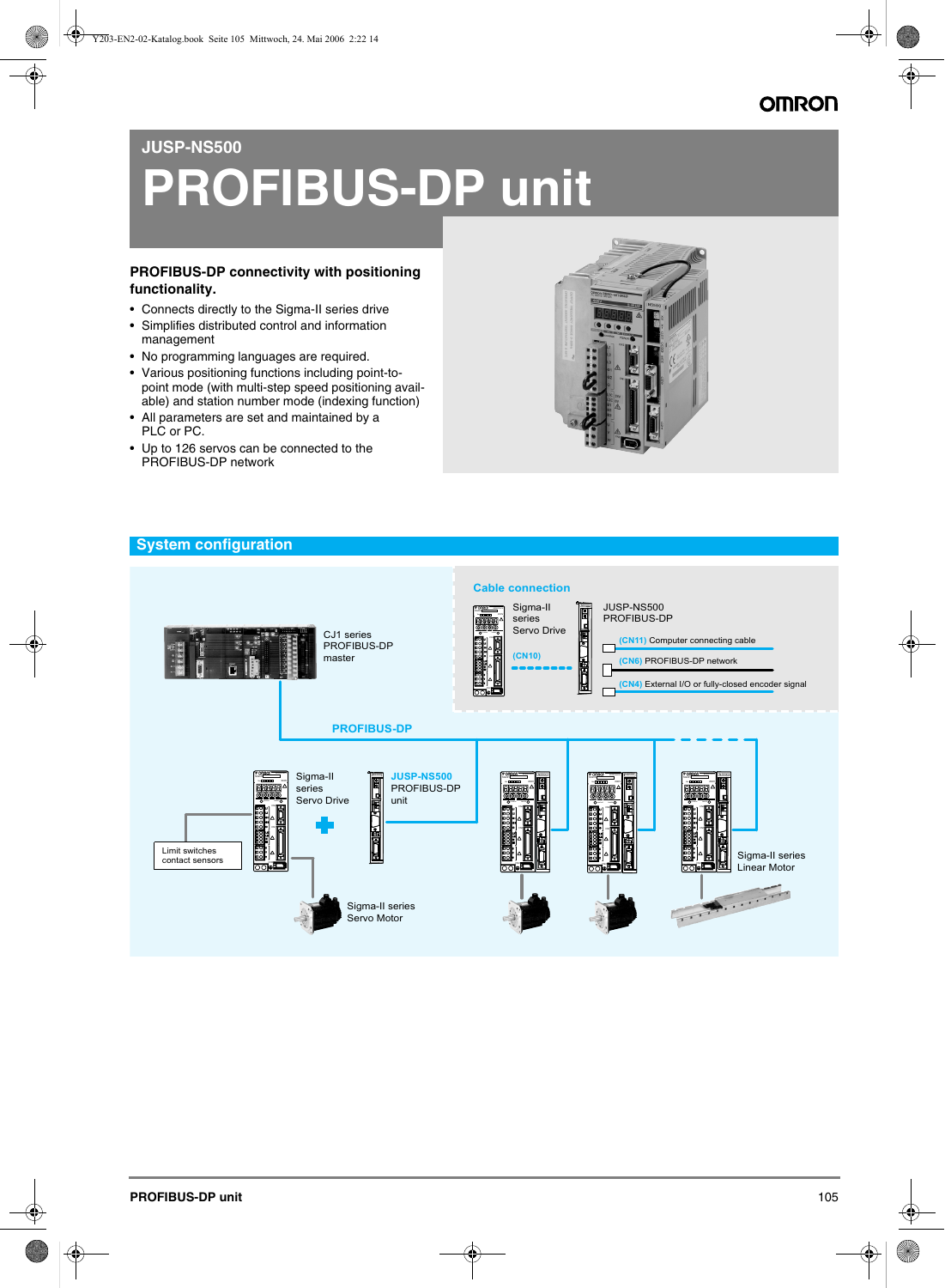# **Specifications**

### **JUSP-NS500 - PROFIBUS-DP interface unit**

| <b>Item</b>                               |                                  | <b>Details</b>                                                                                                                                         |  |  |
|-------------------------------------------|----------------------------------|--------------------------------------------------------------------------------------------------------------------------------------------------------|--|--|
| Type                                      |                                  | JUSP-NS500                                                                                                                                             |  |  |
| Applicable servo drive                    |                                  | All SGDH- <sub></sub> □□□E models                                                                                                                      |  |  |
| Installation method                       |                                  | Mounted on the SGDH servo drive side: CN10.                                                                                                            |  |  |
| <b>Basic</b>                              | Power supply method              | Supplied from the servo drive control power supply.                                                                                                    |  |  |
| specifications                            | Power consumption                | 1.3 W                                                                                                                                                  |  |  |
| <b>PROFIBUS-DP</b>                        | Baud rate setting                | The baud rate is automatically set by the master between 9.6 kbps and 12 Mbps.                                                                         |  |  |
| communications<br>Station address setting |                                  | Select the address from 0 to 7D (0 to 125) using the rotary switches.                                                                                  |  |  |
| Command format                            | Operation specifications         | Positioning using PROFIBUS-DP communications                                                                                                           |  |  |
|                                           | Reference input                  | PROFIBUS-DP communications                                                                                                                             |  |  |
|                                           |                                  | Commands: motion commands (position, speed), parameter read/write                                                                                      |  |  |
| Position control                          | Acceleration/deceleration method | Linear first/second-step, asymmetric, exponential, S-curve                                                                                             |  |  |
| functions                                 | Fully-closed control             | Possible                                                                                                                                               |  |  |
| Input signals                             | connector                        | Fixed allocation to SERVOPACK CN1 Forward/reverse run prohibited, zero point return deceleration LS, zero point signal,<br>external positioning signal |  |  |
|                                           | NS500 unit                       | Emergency stop signal                                                                                                                                  |  |  |
| Output signals                            | Servo drive CN1 connector®       | Servo alarm, brake interlock, servo ready, positioning completion                                                                                      |  |  |
|                                           | NS500 unit                       | P1, P2 (area signals)                                                                                                                                  |  |  |
| Internal functions                        | Position data latch function     | Position data latching is possible using phase C, zero point signals, and external signals.                                                            |  |  |
|                                           | Protection                       | Parameters damage, parameter setting errors, communications errors, etc.                                                                               |  |  |
|                                           | LED indicators                   | Module error<br>ERR:<br>COMM: Communications status                                                                                                    |  |  |

**Note:** \*The allocation of the output signals for brake interlock, servo ready, or positioning completion can be changed using parameter settings.

### **Transmission specifications**

| Item                                | <b>Specifications</b>                                         |      |       |       |     |      |       |
|-------------------------------------|---------------------------------------------------------------|------|-------|-------|-----|------|-------|
| Communication format                | Conforms to PROFIBUS-DP                                       |      |       |       |     |      |       |
| (kbps)<br><b>Transmission speed</b> | 9.6                                                           | 19.2 | 93.75 | 187.5 | 500 | 1500 | 12000 |
| Transmission distance<br>(m)        |                                                               | 1200 |       | 1000  | 400 | 200  | 100   |
| Transmission media                  | STP cable                                                     |      |       |       |     |      |       |
| Number of stations                  | 32 stations (can be extended to 126 stations using repeater.) |      |       |       |     |      |       |

### **Cable**

| Item                 | <b>Specifications</b>                                 |
|----------------------|-------------------------------------------------------|
| Cable type impedance | Shielded twisted-pair wire type A 135 to 165 $\Omega$ |
| Capacity             | $<$ 30 pf/m                                           |
| Loop resistance      | 110 $\Omega$ /km                                      |
| Wire gage            | $0.64$ mm                                             |
| Conductor area       | $> 0.34$ mm <sup>2</sup>                              |

### **Connector**

9-pin D-sub connectors are used.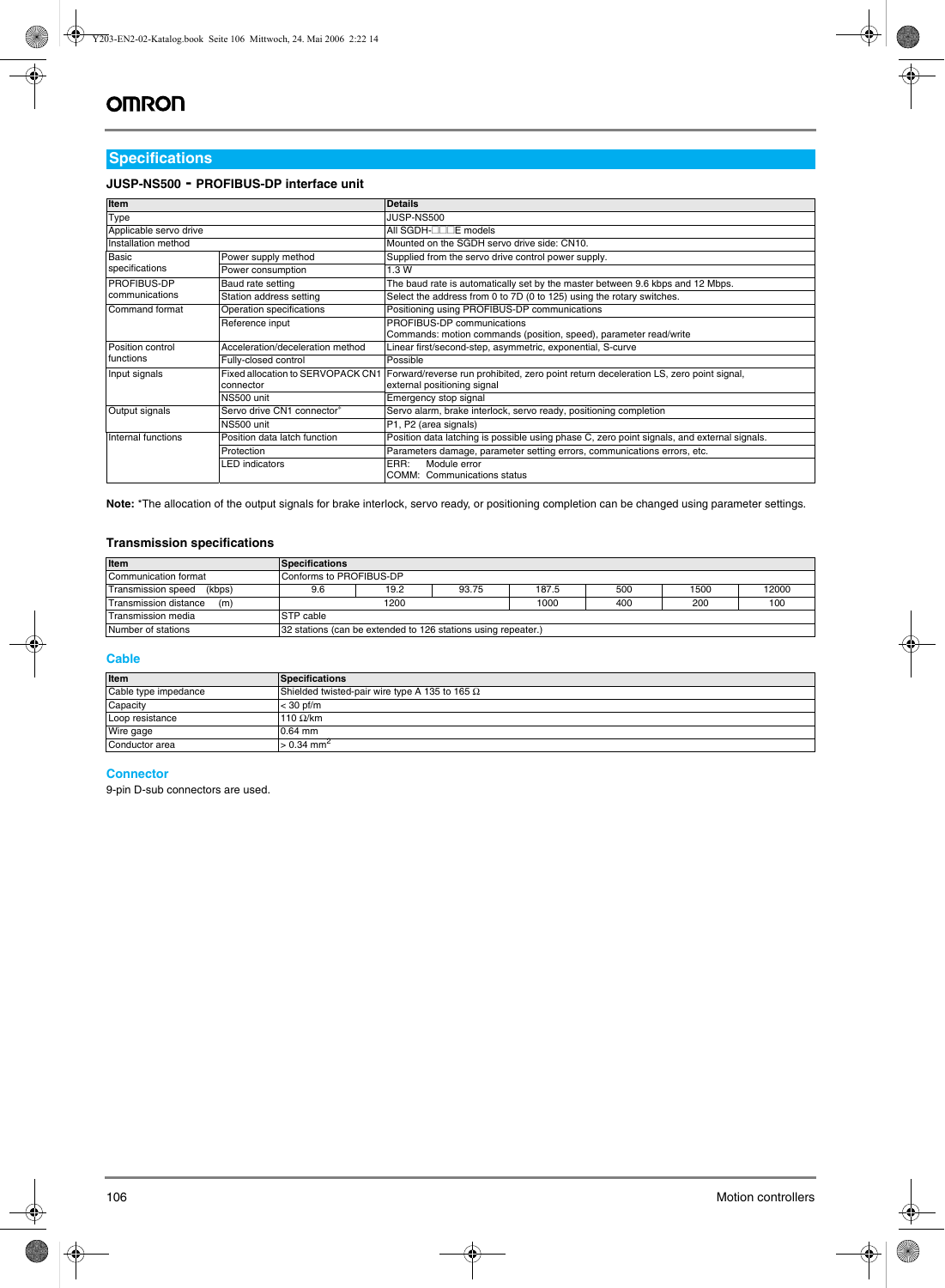# **Nomenclature**



Ground wire Connected to ground on the servo drive

Rotary switch (x1, x10) For node address setting

RS-232C connector (CN11) For setup tool

LED (COMM) Communication status LED for PROFIBUS-DP

LED (ERR) Module error status LED

Connector for PROFIBUS-DP communication (CN6)

Connector for external signals (CN4) For connecting external I/O signals or fully-closed encoder signals

### **Dimensions**

### **JUSP-NS500 - PROFIBUS-DP interface unit**

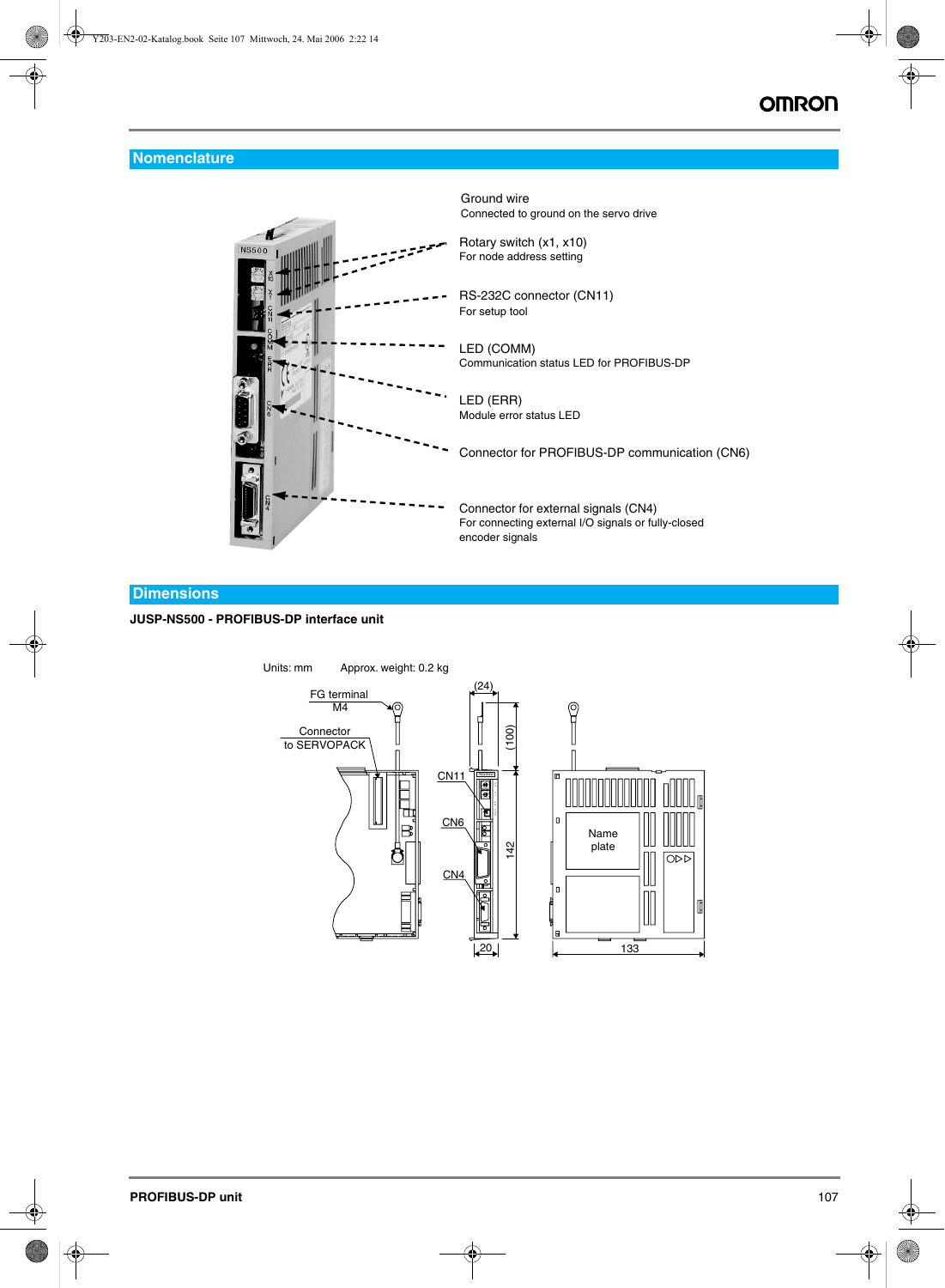# **OMRON**

### **Installation**

### **Standard connections**



\*1 Connect when using an absolute encoder and when the battery is not connected to CN8.

\*2 Set the signal assignment with the user constants.

**Note:** Connect the ground cable of the field bus I/F unit to the ground connector of the servo drive.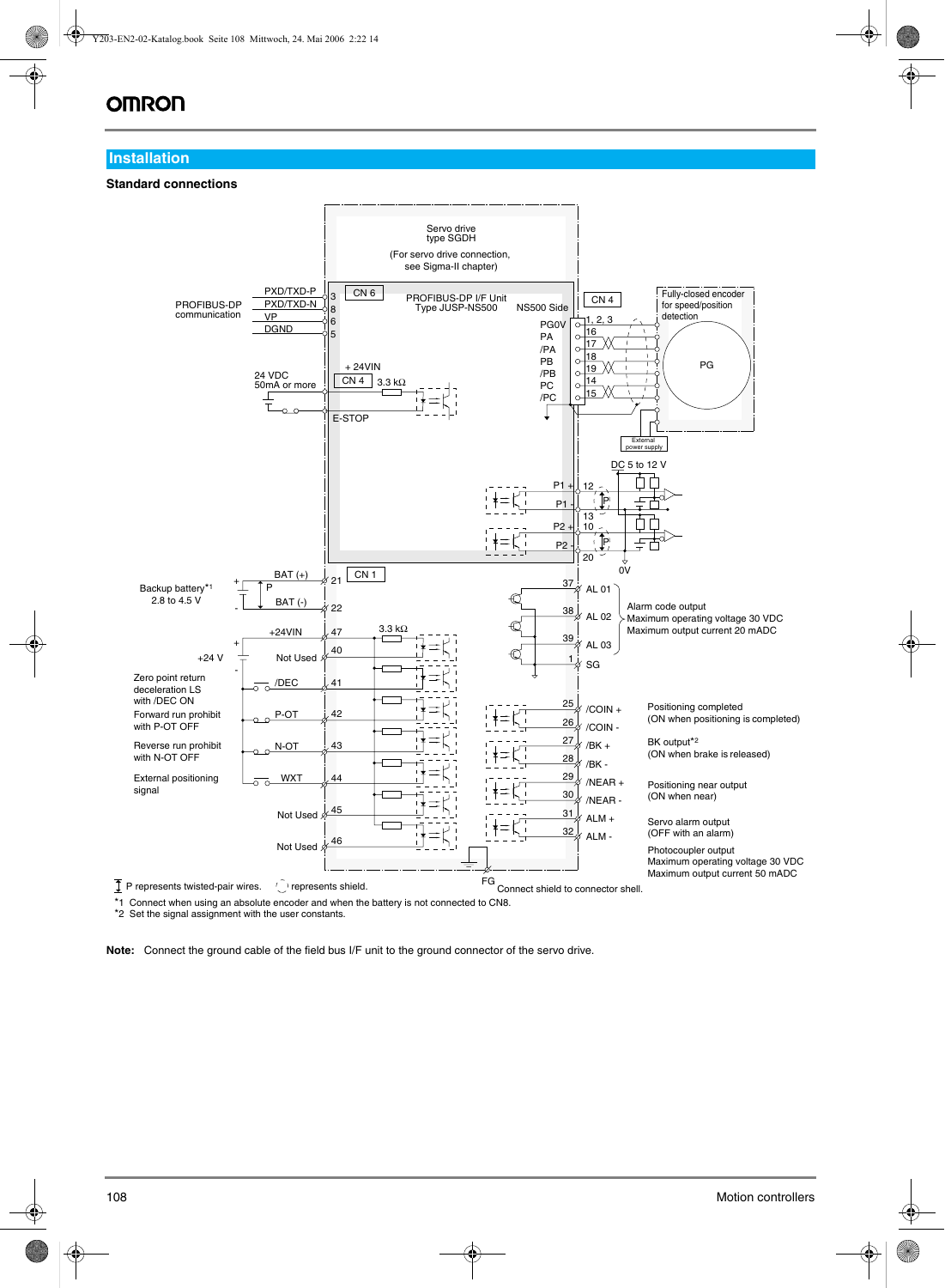# **Ordering information**

### **System configuration**



### **PROFIBUS-DP interface unit**

| Name                                           | Model      |
|------------------------------------------------|------------|
| PROFIBUS_DP interface unit with point-to-point | JUSP-NS500 |
| positioning functionality                      |            |

### **Serial cable (for CN11)**

| <b>Name</b>               |     | <b>Model</b>  |  |
|---------------------------|-----|---------------|--|
| Computer connecting cable | 2 m | R88A-CCW002P4 |  |

### **Connectors**

| <b>Name</b>                                                                                                | Model     |
|------------------------------------------------------------------------------------------------------------|-----------|
| Connector for CN4. For connecting external I/O sig- R88A-CNU01R or<br>nals or fully-closed encoder signals | DE9406973 |

#### **Computer software**

| <b>Name</b>     | Model                  |
|-----------------|------------------------|
| NS tool         | <b>MOTION TOOLS CD</b> |
| <b>GSD</b> file |                        |

### **Servo system**

**Note:** Refer to the servo systems section for more information